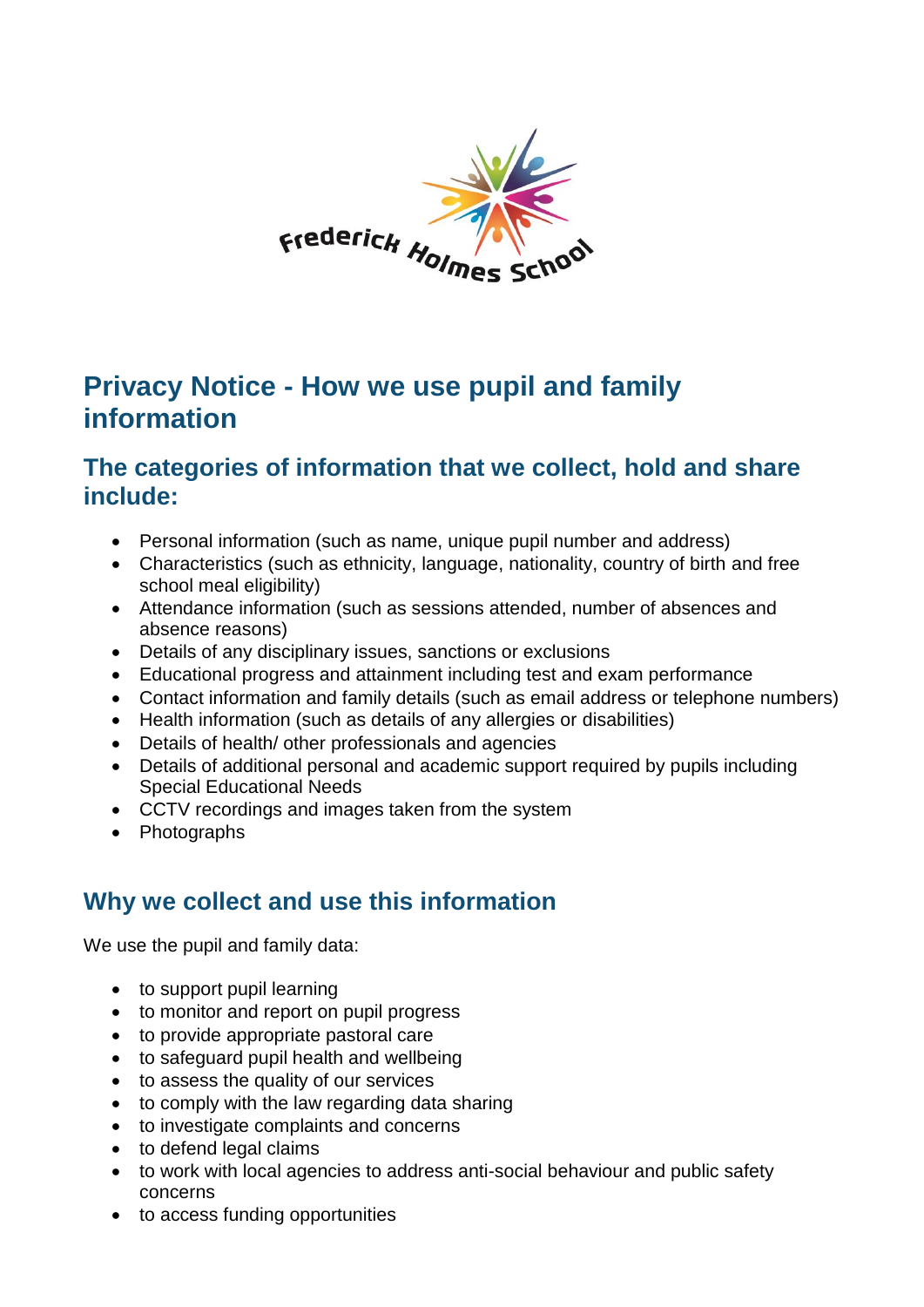## **The lawful basis on which we use this information**

We process this personal information under the following GDPR Article 6(1) Conditions-

c) processing is necessary for compliance with legal obligations to which the controller is subject;

d) processing is necessary in order to protect the vital interests of the data subject or of another natural person;

e) processing is necessary for the performance of a task carried out in the public interest or in the exercise of official authority vested in the controller;

We process special category personal information under the following GDPR Article 9(2) Conditions –

b) processing is necessary for the purposes of carrying out the obligations and exercising specific rights of the controller or of the data subject in the field of employment and social security and social protection law in so far as it is authorised by Union or Member State law or a collective agreement pursuant to Member State law providing for appropriate safeguards for the fundamental rights and the interests of the data subject;

f) processing is necessary for the establishment, exercise or defence of legal claims or whenever courts are acting in their judicial capacity

g) processing is necessary for reasons of substantial public interest, on the basis of Union or Member State law which shall be proportionate to the aim pursued, respect the essence of the right to data protection and provide for suitable and specific measures to safeguard the fundamental rights and the interests of the data subject

h) processing is necessary for the purposes of preventive or occupational medicine, for the assessment of the working capacity of the employee, medical diagnosis, the provision of health or social care or treatment or the management of health or social care systems and services on the basis of Union or Member State law or pursuant to contract with a health professional

### **Collecting pupil and family information**

Whilst the majority of information you provide to us is mandatory, some of it is provided to us on a voluntary basis. In order to comply with data protection legislation, we will inform you whether you are required to provide certain information to us or if you have a choice in this.

## **Storing pupil and family data**

We hold school workforce data in accordance with the school's document retention policy which is available from the Head Teacher.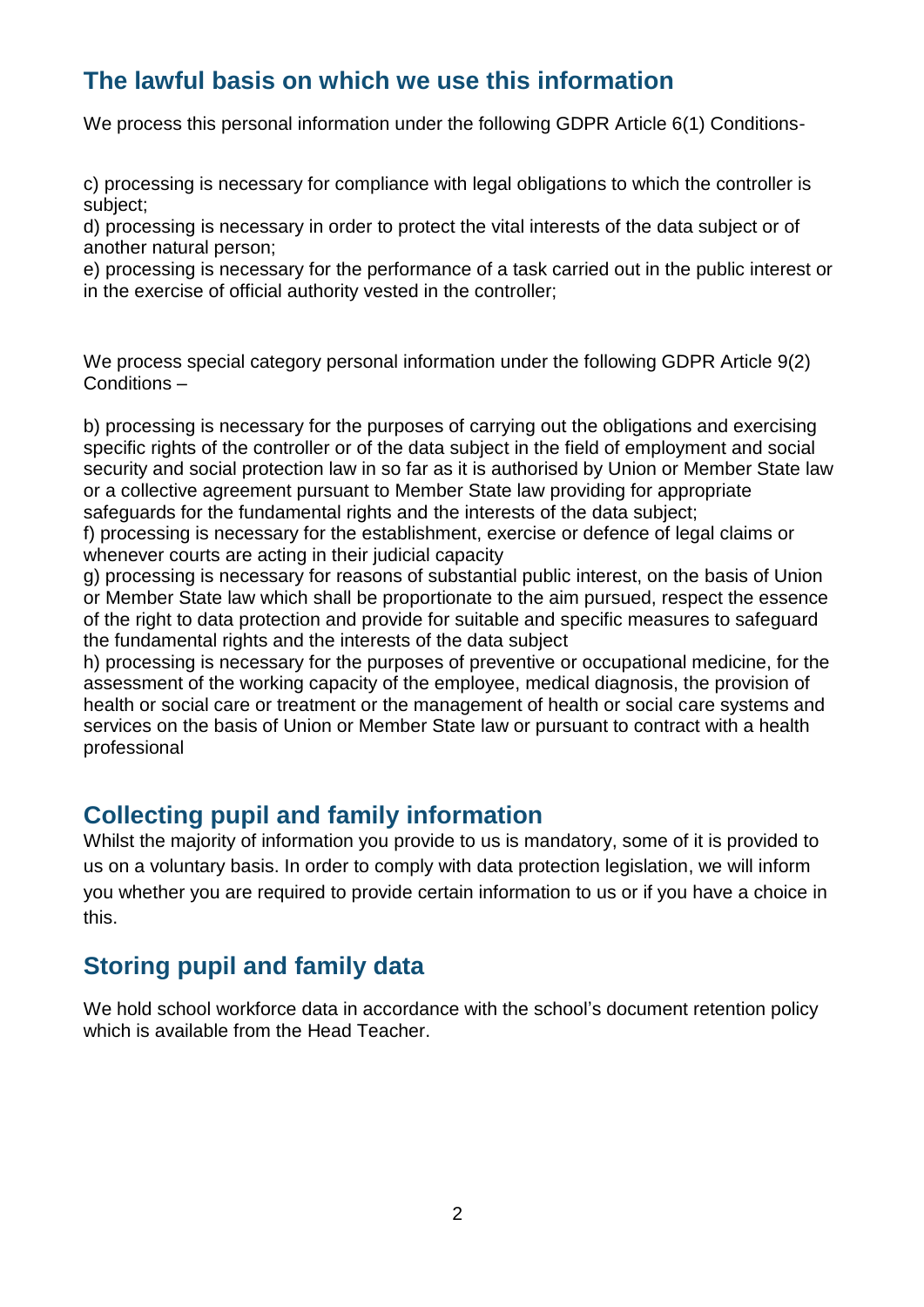## **Who we share pupil information with**

We routinely share pupil information with:

- schools that the pupils attend after leaving us
- our local authority
- $\bullet$  the Department for Education (DfE)
- other agencies, stakeholders and external parties (see Register of Processing Activities Pupil/ Parents (Carers)

### **Why we share pupil information**

We do not share information about our pupils with anyone without consent unless the law and our policies allows or requires us to do so.

We share pupils' data with the Department for Education (DfE) on a statutory basis. This data sharing underpins school funding and educational attainment policy and monitoring.

We are required to share information about our pupils with our local authority (LA) and the Department for Education (DfE) under section 3 of The Education (Information About Individual Pupils) (England) Regulations 2013.

## **Data collection requirements:**

To find out more about the data collection requirements placed on us by the Department for Education (for example; via the school census) go to [https://www.gov.uk/education/data](https://www.gov.uk/education/data-collection-and-censuses-for-schools)[collection-and-censuses-for-schools](https://www.gov.uk/education/data-collection-and-censuses-for-schools)

### **Youth support services**

Once our pupils reach the age of 13, we also pass pupil information to our local authority and / or provider of youth support services as they have responsibilities in relation to the education or training of 13-19 year olds under section 507B of the Education Act 1996.

This enables them to provide services as follows:

- youth support services
- careers advisers

A parent or guardian can request that **only** their child's name, address and date of birth is passed to their local authority or provider of youth support services by informing us. This right is transferred to the child / pupil once he/she reaches the age 16.

We will also share certain information about pupils aged 16+ with our local authority and / or provider of youth support services as they have responsibilities in relation to the education or training of 13-19 year olds under section 507B of the Education Act 1996.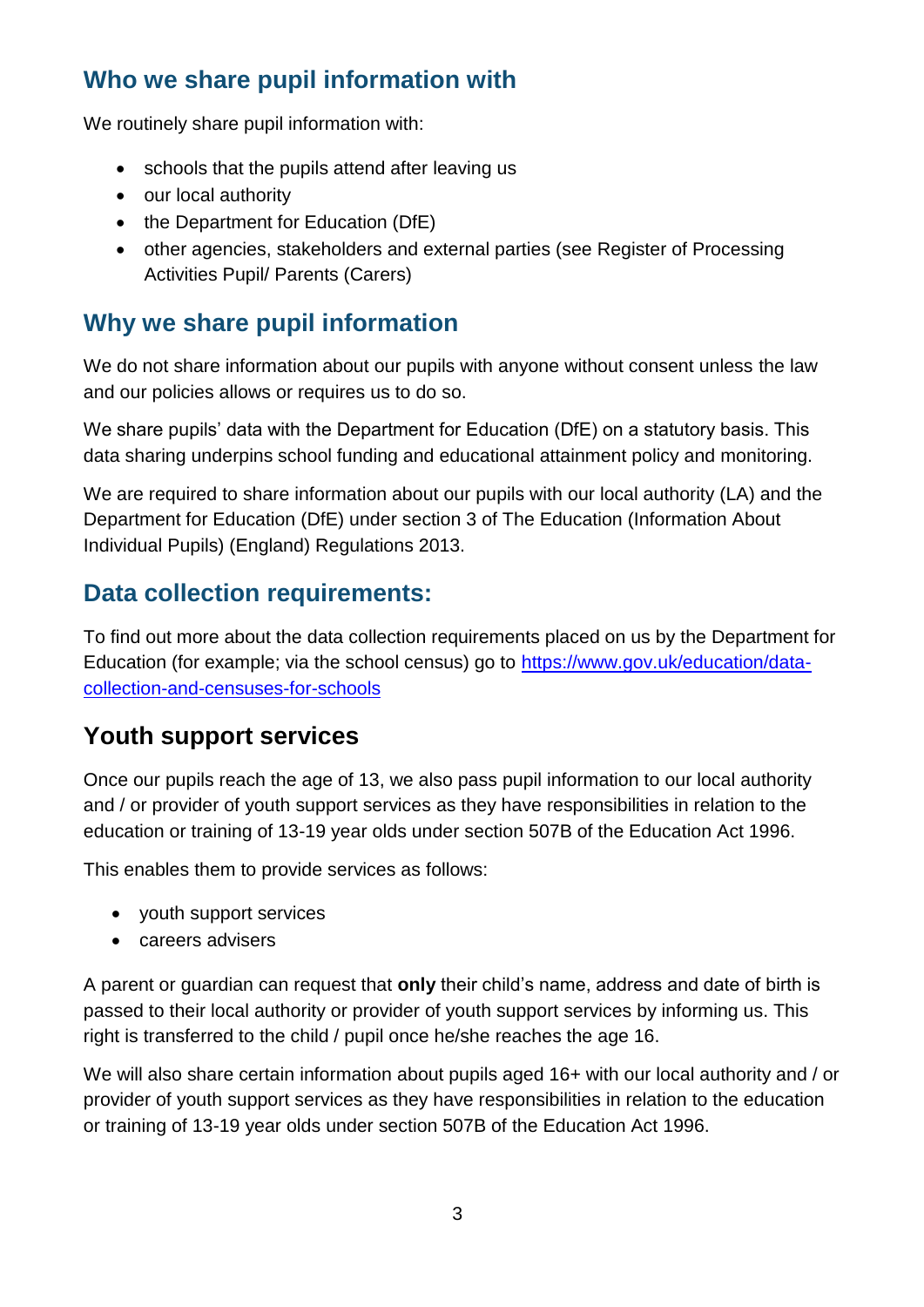This enables them to provide services as follows:

- post-16 education and training providers
- youth support services
- careers advisers

For more information about services for young people, please visit our local authority website [www.Hullcc.gov.uk](http://www.hullcc.gov.uk/)

## **The National Pupil Database (NPD)**

The NPD is owned and managed by the Department for Education and contains information about pupils in schools in England. It provides invaluable evidence on educational performance to inform independent research, as well as studies commissioned by the Department. It is held in electronic format for statistical purposes. This information is securely collected from a range of sources including schools, local authorities and awarding bodies.

We are required by law, to provide information about our pupils to the DfE as part of statutory data collections such as the school census and early years' census. Some of this information is then stored in the NPD. The law that allows this is the Education (Information About Individual Pupils) (England) Regulations 2013.

To find out more about the NPD, go to [https://www.gov.uk/government/publications/national-pupil-database-user-guide-and](https://www.gov.uk/government/publications/national-pupil-database-user-guide-and-supporting-information)[supporting-information.](https://www.gov.uk/government/publications/national-pupil-database-user-guide-and-supporting-information)

The department may share information about our pupils from the NPD with third parties who promote the education or well-being of children in England by:

- conducting research or analysis
- producing statistics
- providing information, advice or guidance

The Department has robust processes in place to ensure the confidentiality of our data is maintained and there are stringent controls in place regarding access and use of the data. Decisions on whether DfE releases data to third parties are subject to a strict approval process and based on a detailed assessment of:

- who is requesting the data
- the purpose for which it is required
- the level and sensitivity of data requested: and
- the arrangements in place to store and handle the data